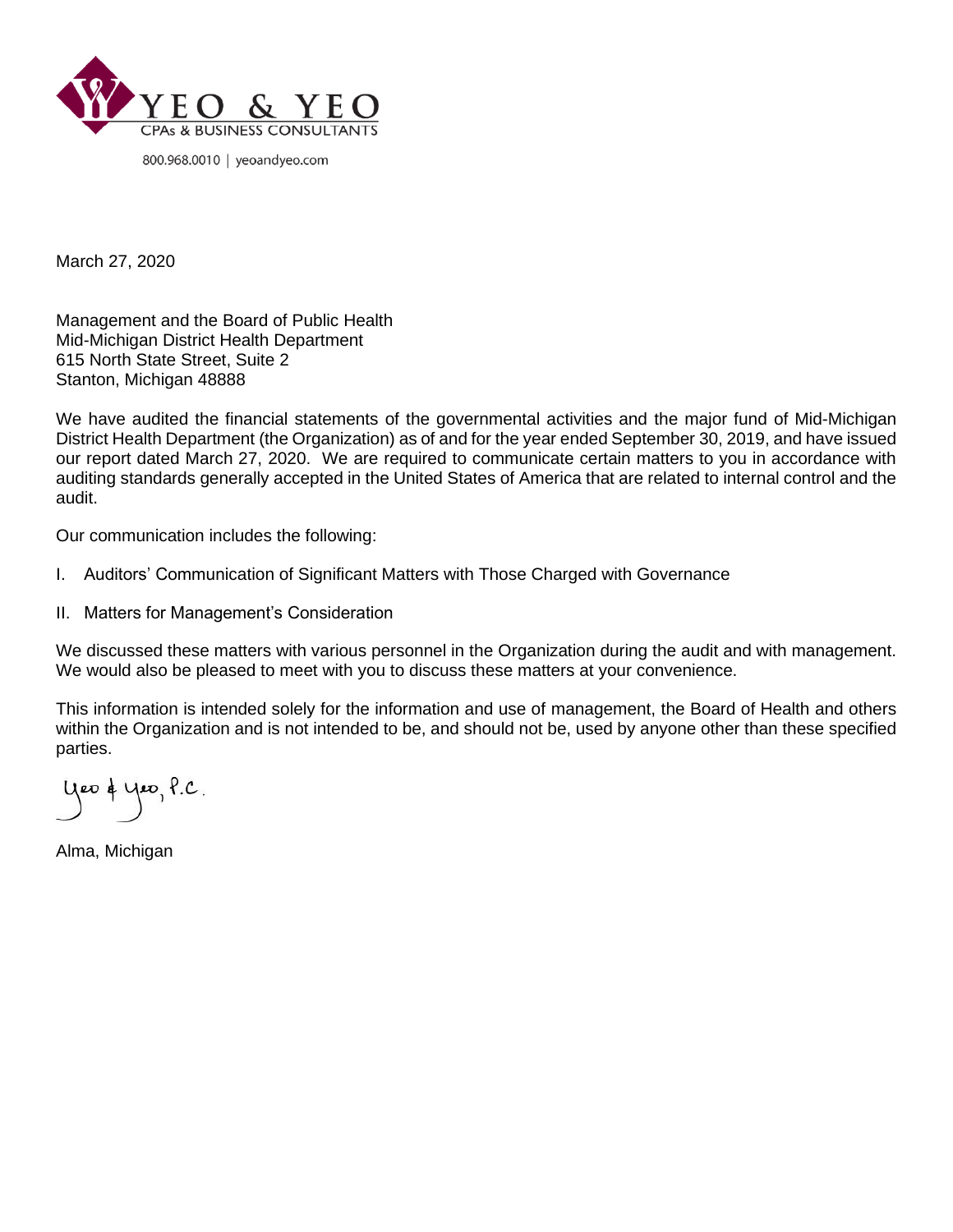## **Appendix I Auditors' Communication of Significant Matters with Those Charged with Governance**

Professional standards require that we provide you with information about our responsibilities under auditing standards generally accepted in the United States of America, *Government Auditing Standards* and the Uniform Guidance, as well as certain information related to the planned scope and timing of our audit. We have communicated such information in our engagement letter dated October 7, 2019. Professional standards also require that we communicate to you the following information related to our audit.

## **Significant Audit Matters**

# **Qualitative Aspects of Accounting Practices**

Management is responsible for the selection and use of appropriate accounting policies. The significant accounting policies used by the Organization are described in the footnotes of the financial statements. The Organization has adopted the following Governmental Accounting Standards Board Statements effective October 1, 2018:

- No. 83, *Certain Asset Retirement Obligations.* The Statement establishes criteria for determining the timing and pattern of recognition of a liability and a corresponding deferred outflow of resources for asset retirement obligations (AROs). An ARO is a legally enforceable liability associated with the retirement of a tangible capital asset.
- Statement No. 88, *Certain Disclosures Related to Debt, including Direct Borrowings and Direct Placements* improves the information that is disclosed in notes to the financial statements related to debt, including direct borrowings and direct placements. It also clarifies which liabilities should be included when disclosing information related to debt. It requires that additional essential information related to debt be disclosed in notes to financial statements, including unused lines of credit; assets pledged as collateral for the debt; and terms specified in debt agreements related to significant events of default with finance-related consequences, significant termination events with finance-related consequences, and significant subjective acceleration clauses. It will also require that existing and additional information be provided for direct borrowings and direct placements of debt separately from other debt.

We noted no transactions entered into by the Organization during the year for which there is lack of authoritative guidance or consensus. All significant transactions have been recognized in the financial statement in the proper period.

Accounting estimates are an integral part of the financial statements prepared by management and are based on management's knowledge and experience about past and current events and assumptions about future events. Certain accounting estimates are particularly sensitive because of their significance to the financial statements and because of the possibility that future events affecting them may differ significantly from those expected. The most sensitive estimates affecting the Organization's financial statements were:

- The useful lives of its capital assets. Useful lives are estimated based on the expected length of time during which the asset is able to deliver a given level of service.
- Net pension liability, and related deferred outflows of resources and deferred inflows of resources. The estimate is based on an actuarial report.
- Other post-employment benefits. The estimate is derived from a calculation including factors such as: life expectancy, historical insurance cots, probability of retirement, and the applicable federal interest rates in effect at the time of the calculation.

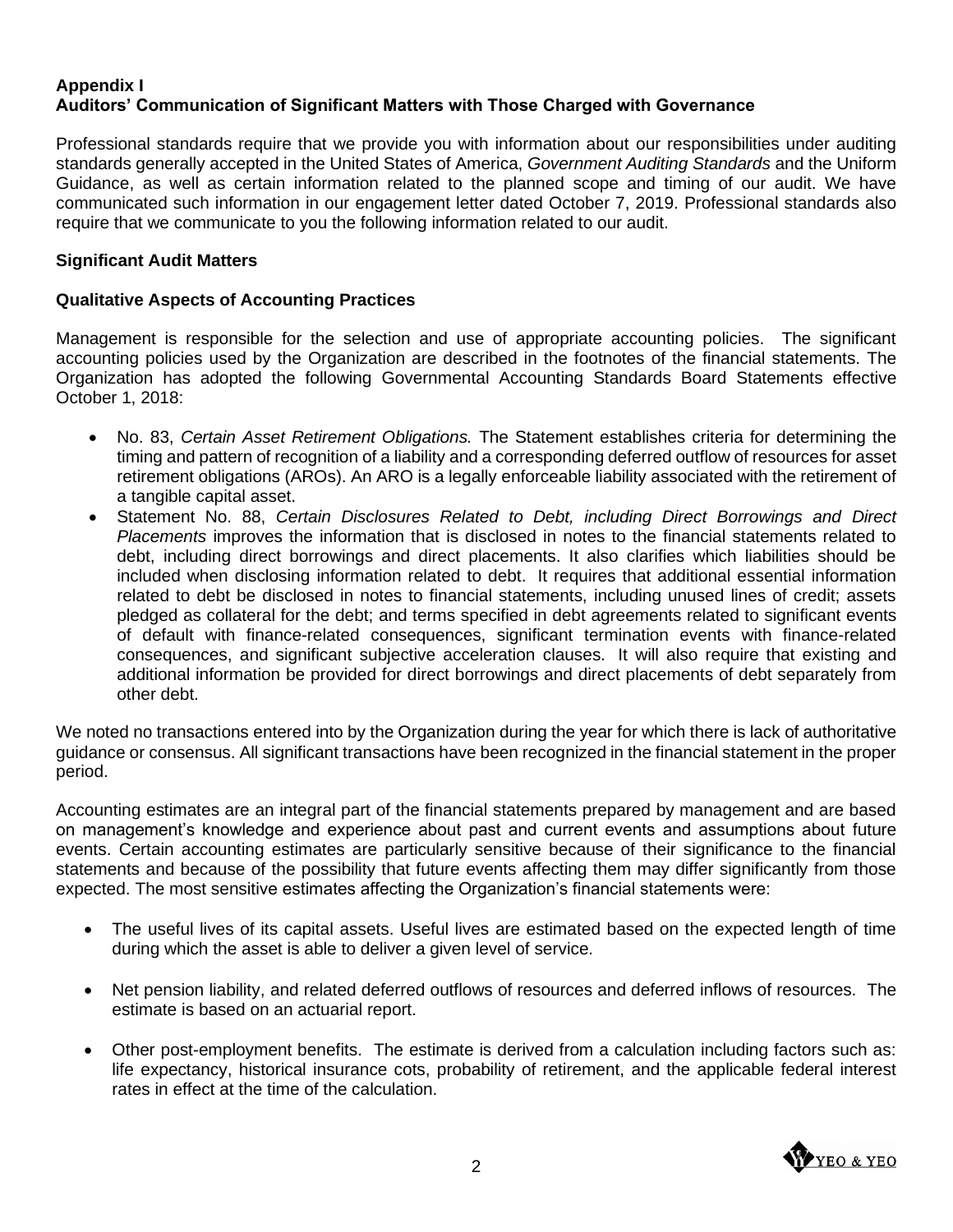• Medicaid Cost Based Reimbursement liability. The estimate is based on historical results and knowledge of current year services provided to determine how much may be recaptured in future years.

We evaluated the key factors and assumptions used to develop these estimates in determining that they are reasonable in relation to the financial statements taken as a whole and free from bias.

The financial statement disclosures are neutral, consistent and clear.

## **Accounting Standards**

The Governmental Accounting Standards Board has released additional Statements. Details regarding these Statements are described in Note 1 of the financial statements.

### **Difficulties Encountered in Performing the Audit**

We encountered no significant difficulties in dealing with management in performing and completing our audit.

### **Corrected and Uncorrected Misstatements**

Professional standards require us to accumulate all known and likely misstatements identified during the audit, other than those that are clearly trivial. Management has corrected all such misstatements.

In addition, none of the misstatements detected as a result of audit procedures and corrected by management were material, either individually or in the aggregate, to each opinion unit's financial statements taken as a whole.

There were no uncorrected misstatements that were more than trivial.

#### **Disagreements with Management**

For purposes of this letter, a disagreement with management is a financial accounting, reporting, or auditing matter, whether or not resolved to our satisfaction, that could be significant to the financial statements or the auditor's report. We are pleased to report that no such disagreements arose during the course of our audit.

#### **Management Representations**

We have requested certain representations from management that are included in the management representation letter dated as of the date of the audit report.

#### **Management's Consultations with Other Accountants**

In some cases, management may decide to consult with other accountants about auditing and accounting matters, similar to obtaining a "second opinion" on certain situations. If a consultation involves application of an accounting principle to the Organization's financial statements or a determination of the type of auditor's opinion that may be expressed on those statements, our professional standards require the consulting accountant to check with us to determine that the consultant has all the relevant facts. To our knowledge, there were no such consultations with other accountants.

#### **Other Audit Findings or Issues**

We generally discuss a variety of matters, including the application of accounting principles and auditing standards, with management each year prior to retention as the Organization's auditors. However, these discussions occurred in the normal course of our professional relationship and our responses were not a condition to our retention.

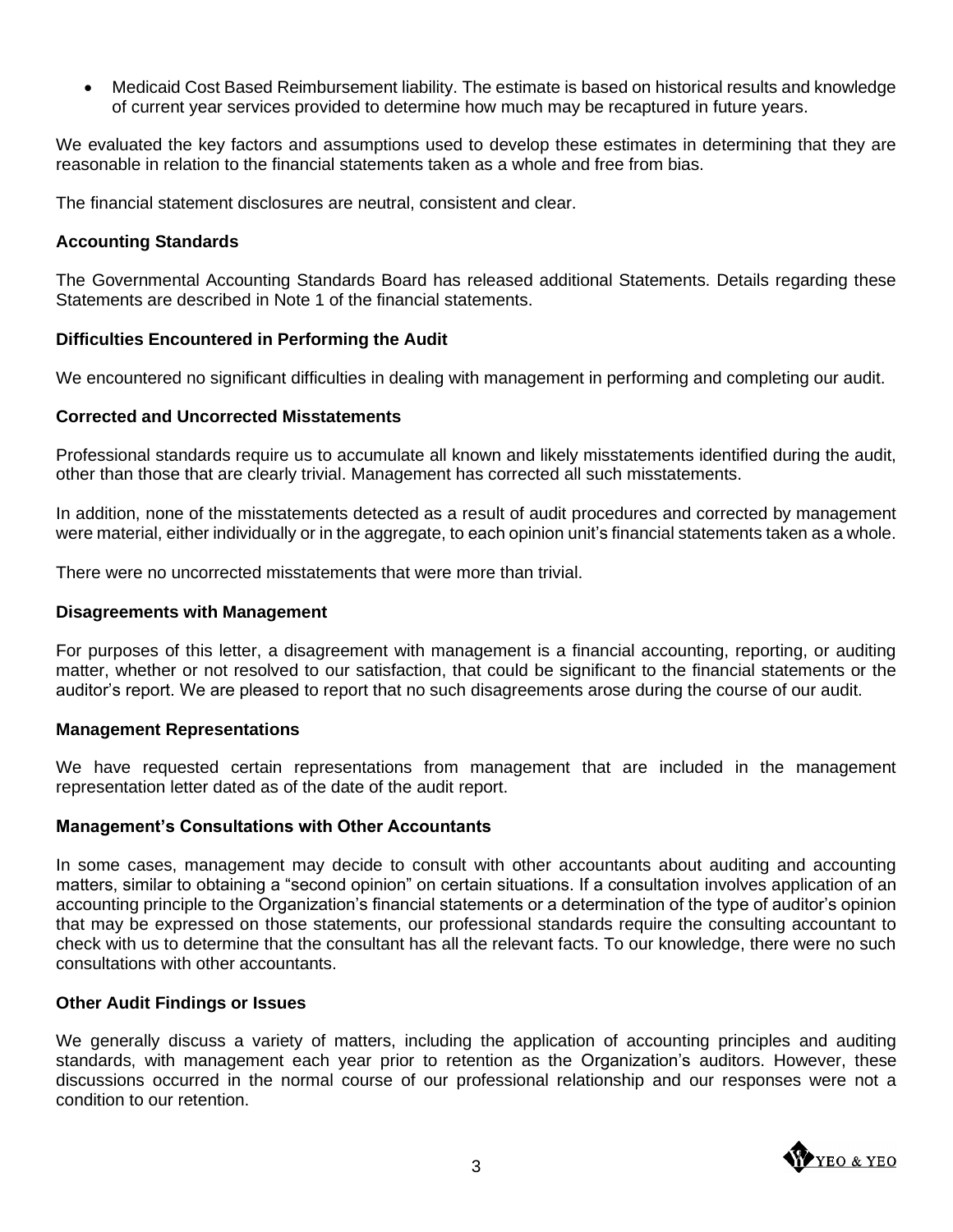## **Other Reports**

Other information that is required to be reported to you is included in the: Independent Auditors' Report on Internal Control Over Financial Reporting and on Compliance and Other Matters Based on an Audit of Financial Statements Performed in Accordance with *Government Auditing Standards*; Independent Auditors' Report on Compliance For Each Major Federal Program; Independent Auditors' Report on Internal Control Over Compliance; Independent Auditors' Report on Schedule of Expenditures of Federal Awards Required by the Uniform Grant Guidance; and the Schedule of Findings and Questioned Costs. Please read all information included in those reports to ensure you are aware of relevant information.

#### **Report on Required Supplementary Information**

We applied certain limited procedures to the management's discussion and analysis, municipal employees retirement system schedules, other postemployment benefit schedules, and budgetary comparison information, which are required supplementary information (RSI) that supplements the basic financial statements. Our procedures consisted of inquiries of management regarding the methods of preparing the information and comparing the information for consistency with management's responses to our inquiries, the basic financial statements, and other knowledge we obtained during our audit of the basic financial statements. We did not audit the RSI and do not express an opinion or provide any assurance on the RSI.

#### **Report on Other Supplementary Information**

We were engaged to report on other supplementary information as described in the table of contents of the financial statements, which accompany the financial statements but are not RSI. With respect to this supplementary information, we made certain inquiries of management and evaluated the form, content, and methods of preparing the information to determine that the information complies with accounting principles generally accepted in the United States of America, the method of preparing it has not changed from the prior period, and the information is appropriate and complete in relation to our audit of the financial statements. We compared and reconciled the supplementary information to the underlying accounting records used to prepare the financial statements or to the financial statements themselves.